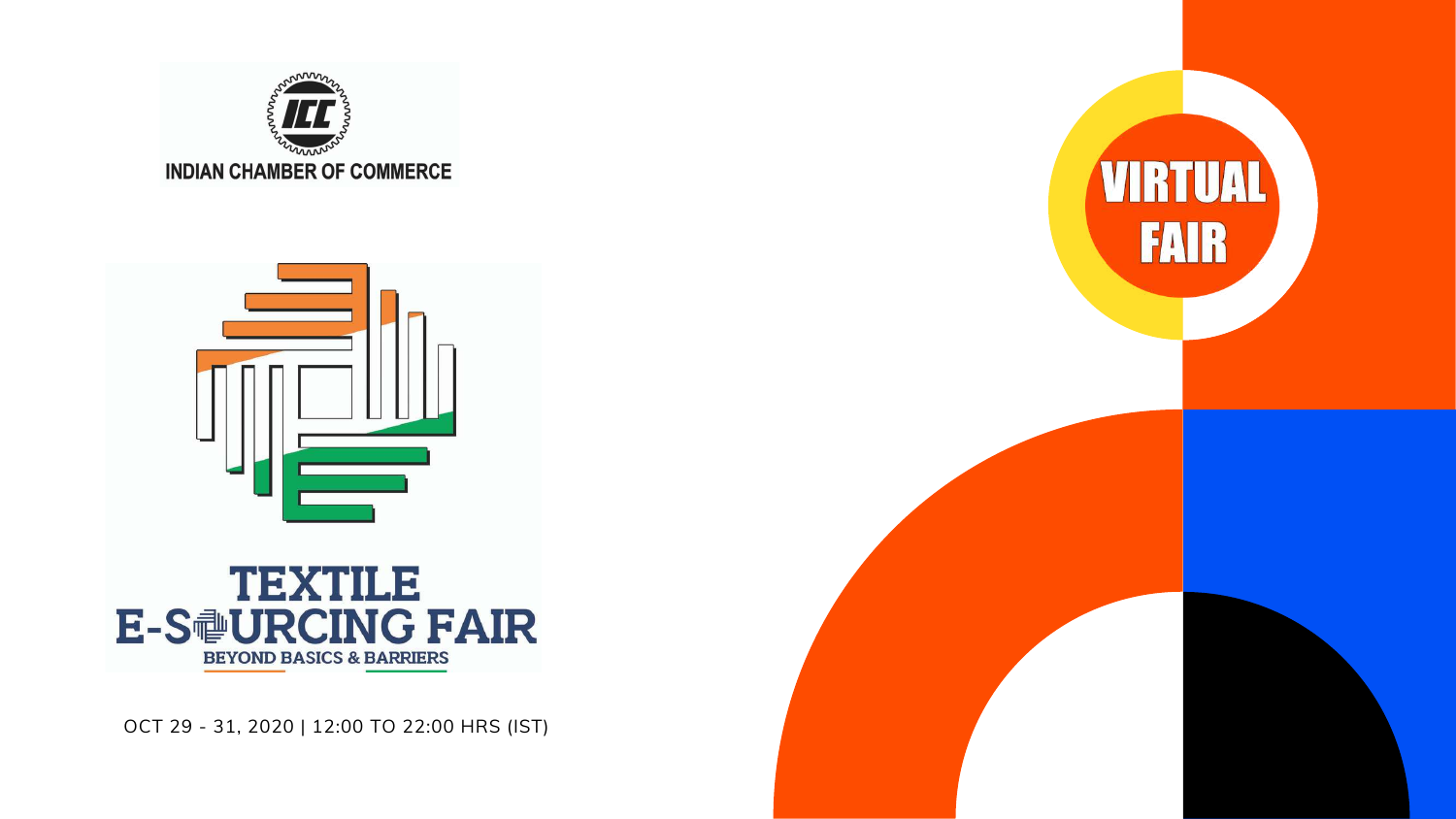"With a view to re-start business activities across the globe, ICC is launching its debut Virtual Exhibition. It is a great and unique opportunity for the Buyers to reach out to the Indian Suppliers of Textile and Allied Products all over India for ensuring business continuity during COVID-19. Therefore, inviting the Textile Fraternity to be a part of the launch edition of Textile e-Sourcing Fair: Beyond Basics & Barriers."

#### **Mr. Sanjay K Jain**

**Convener, Textile e-Sourcing Fair and Chairman,** ICC National Expert Committee on Textiles







#### **MESSAGE FROM THE CONVENOR**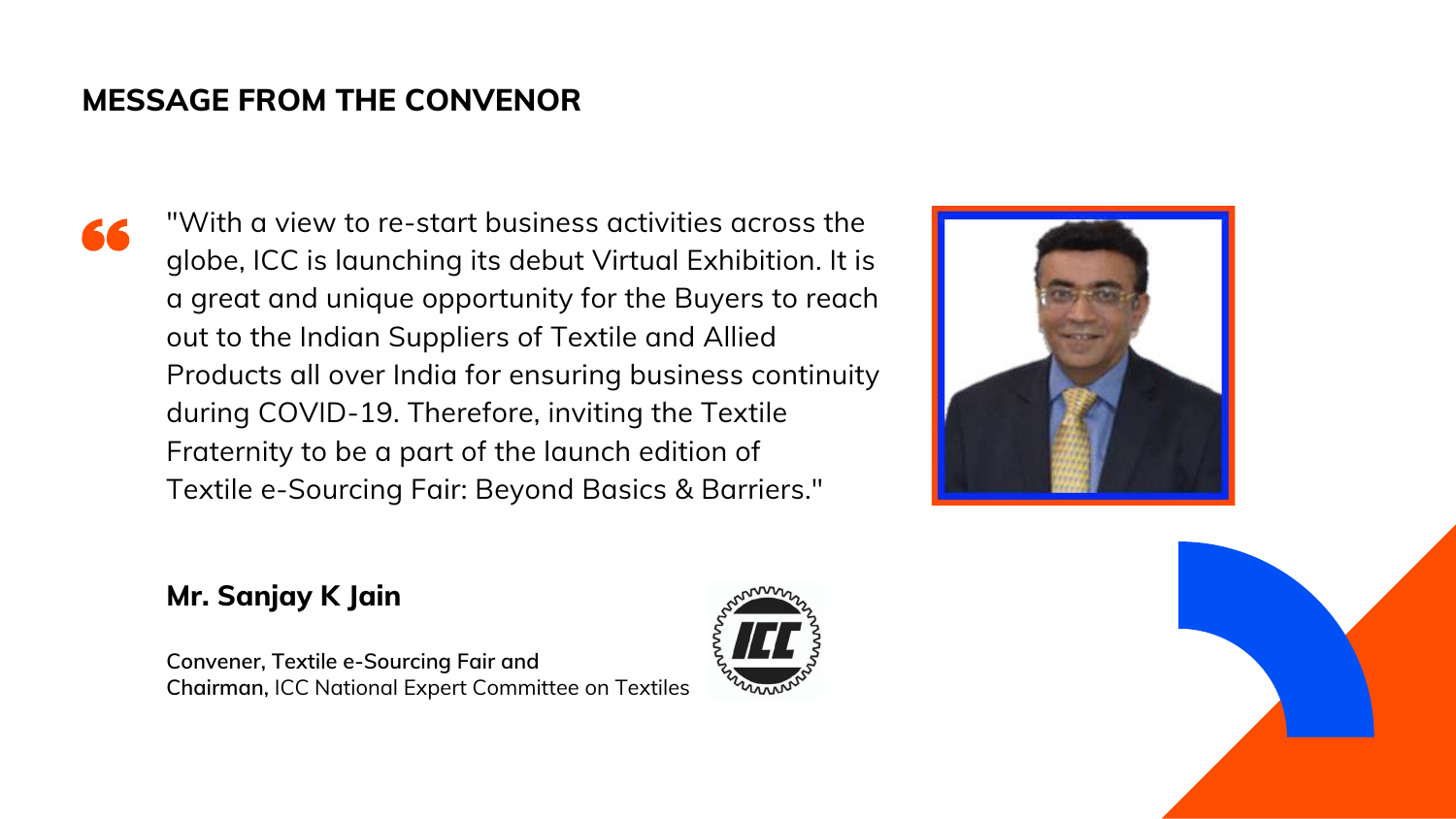

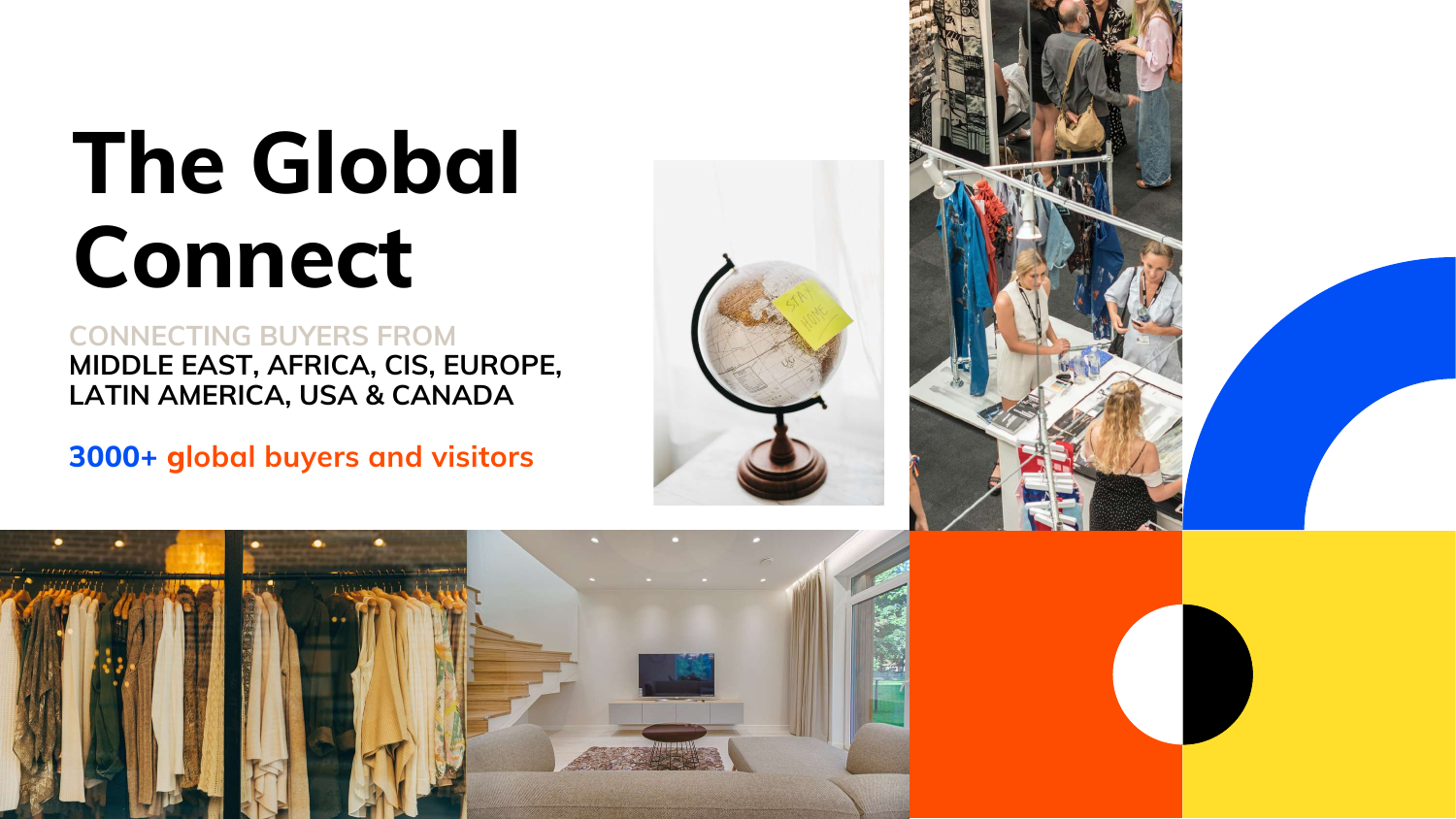# **Exhibition at a Glance**

#### **Highlights**

# Product Specific Halls # Live Video Chat with Buyers & Visitors # Digital Display of Product Showcasing # Stall Specific Branding with Stall No # Webinars with Global Thought Leaders # Post Show Analytics







# Booth customization @ extra cost # Special rates for ICC members

#### **Booth Package Vitrual Booth @ INR 20000 + GST**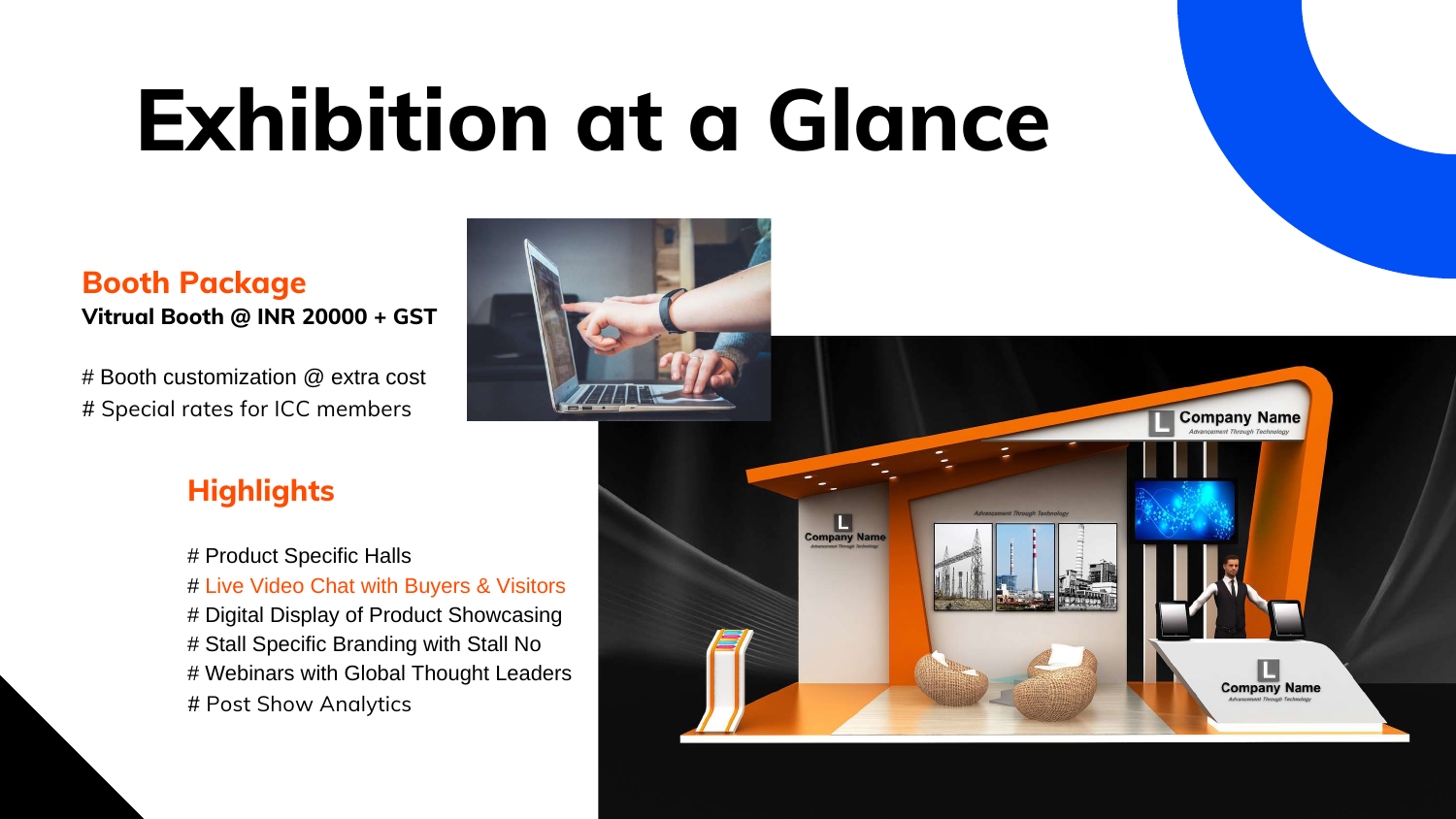

# **Product Showcase**

- Textile & Apparel
- Readymade Garments
- Yarn
- Cotton
- Fabrics
- Home Furnishing & Decor
- Carpets
- Jute
- Raw Materials
- Textile Machinery
- Technical Textile
- Dyes & Chemicals
- Handicrafts





### **VIRTUAL SHOWCASING**